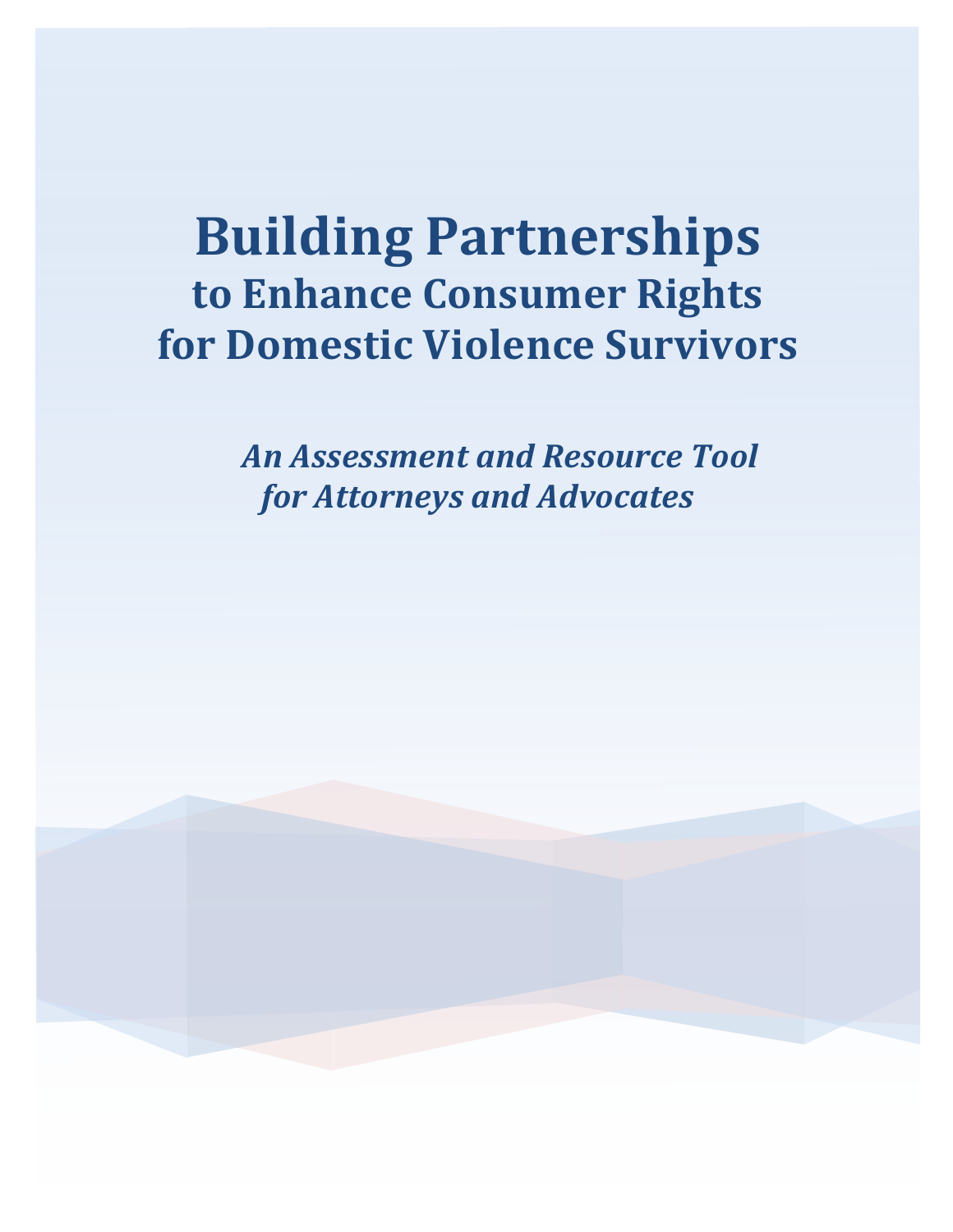# *The Consumer Rights for Domestic Violence Survivors Initiative*

**Developed by**



**in partnership with National Consumer Law Center National Network to End Domestic Violence National Association of Consumer Advocates**

**Consumer Rights for Domestic Violence Survivors Initiative** is a national project that seeks to enhance consumer rights for domestic violence survivors by building the capacity of and developing collaborative partnerships between domestic violence and consumer lawyers and advocates. 

This project is supported by Grant #2009-VF-GX-K005 awarded by the Office for Victims of Crime, U.S. Department of Justice. Points of view in this document are those of the authors and do not necessarily represent the official position or policies of the U.S. Department of Justice.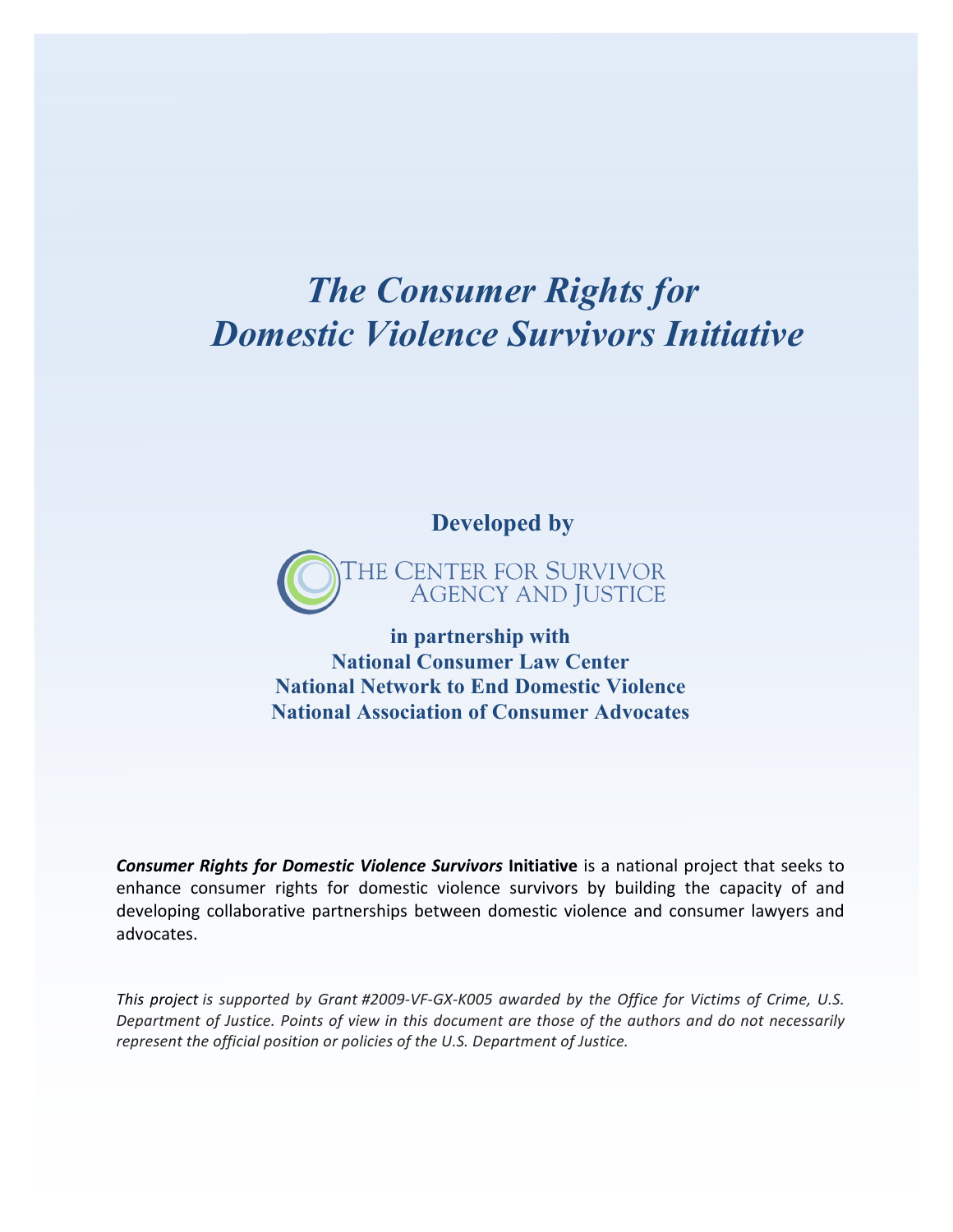#### **BACKGROUND AND PURPOSE OF THIS TOOL**

**Consumer Rights for Domestic Violence Survivors Initiative** (CRDVSI) is a national project that seeks to enhance consumer rights for domestic violence survivors by building the capacity of and developing collaborative partnerships between domestic violence and consumer lawyers and advocates. Launched in 2007 with funding from the Office for Victims of Crime, US Department of Justice, CRDVSI began as a partnership between the Center for Survivor Agency and Justice (CSAJ), the National Consumer Law Center, and the National Association of Consumer Advocates. In 2009, the National Network to End Domestic Violence joined the partnership. In the Fall of 2011, CSAJ received an award from the Office on Violence Against Women (OVW), US Department of Justice, which will enable CSAJ to extend the work of CRDVSI to OVW grantees and other service providers and expand the *Initiative's* focus on innovative efforts to build partnerships.

During the early stages of the Initiative, we frequently heard of the substantial gaps between domestic violence and consumer law advocates. Our trainings, technical assistance efforts, and focus groups unearthed a disconnect, a lack of coordination on both individual and systemic levels, and a need for greater understanding among both domestic violence and consumer law advocates with regard to one another's resources, expertise and capacity. Beneath all of this was an undercurrent of frustration. Consumer lawyers commented, "if only domestic violence lawyers understood..." and domestic violence family lawyers have said, "if only consumer lawyers understood..."

Given the enormous need for consumer justice for domestic violence survivors, we at the CRDVSI sought to transform the tenor of those conversations from one of frustration to one of positive change by identifying and fostering opportunities for education, capacity building, cross-training and collaboration. To that end, the Center for Survivor Agency and Justice convened a series of *focus* groups, comprised of consumer lawyers, domestic violence lawyers, and those with overlapping expertise. The focus group calls lasted for approximately one hour and were conversational in format. A handful of questions probed the participants' prior experience building partnerships. Staff followed up the focus groups with individual interviews with attorneys who had specific information to guide our insights. The information gathered from this process shaped the creation of this quide.

This tool aims to provide a starting point for attorneys and advocates interested in enhancing consumer rights for domestic violence survivors. The questions offer advocates an opportunity to self-reflect and assess their own organizational and individual capacity with regard to building partnerships to enhance consumer rights for survivors. The responses to the questions are intended to provide ideas and resources to attorneys and advocates interested in building partnerships for consumer rights both within their organizations and within their communities. Areas of focus include: a general description of consumer rights advocacy for domestic violence survivors, screening tools for consumer lawyers and domestic violence lawyers, program protocols and policies that promote consumer rights for survivors, efforts to enhance community partnerships, and innovative partnerships. Note that all of the practices and programs mentioned were developed in relation to particular communities and the needs of survivors in those communities. Thus, when reading this tool, advocates for survivors should consider these practices and policies in light of the needs presented by the individuals with which they work and the communities in which live.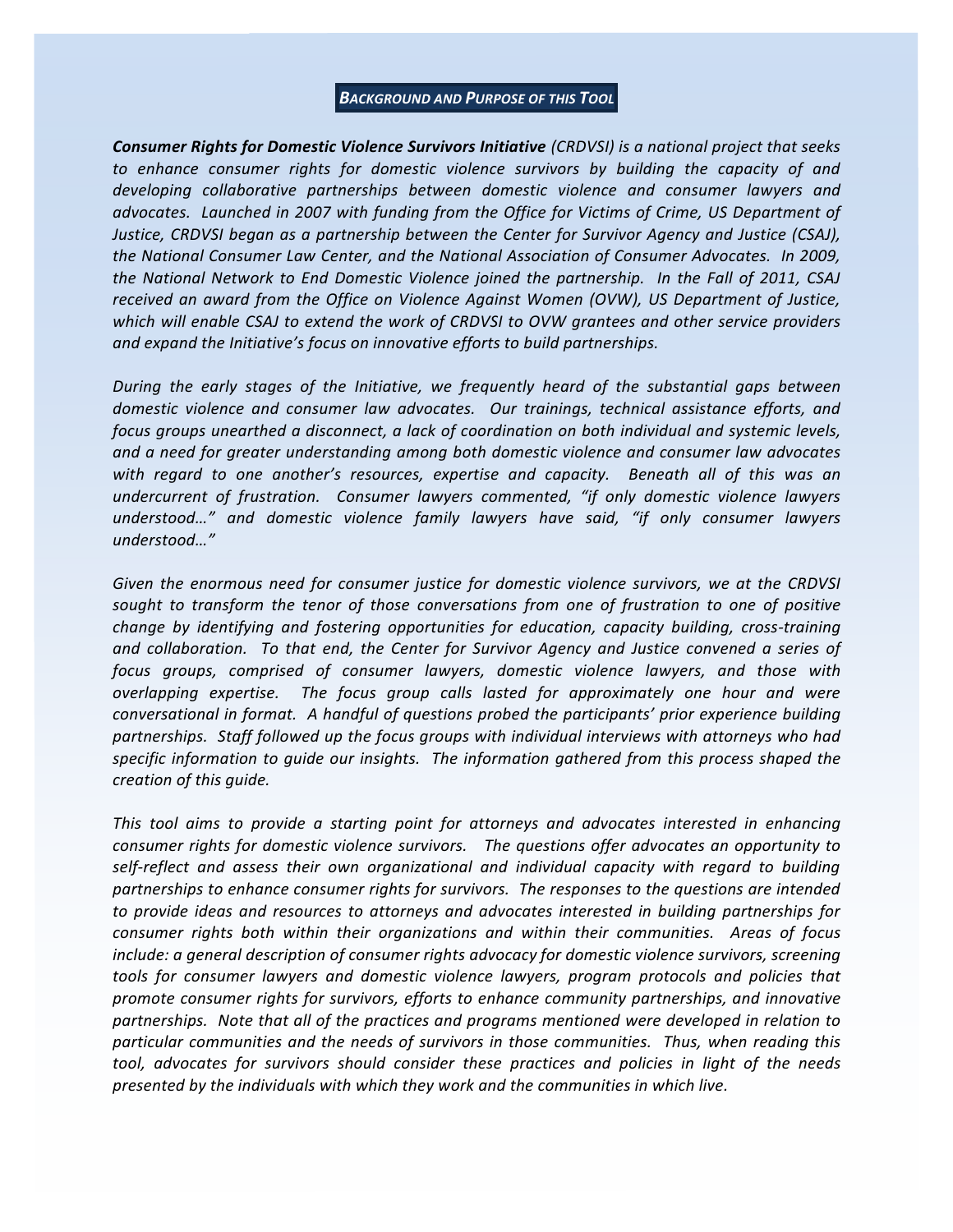#### DO YOU CURRENTLY ADVOCATE FOR THE CONSUMER RIGHTS OF DOMESTIC VIOLENCE SURVIVORS?

Consumer law can provide survivors of domestic violence with critical tools to restore themselves financially. While many economic justice efforts have focused upon *maximizing income*, consumer law remedies offer survivors of domestic violence with the tools to *minimize expenses* and *protect* assets, by addressing issues such as:

- Credit reporting
- Managing household income
- Debt collection
- Utility access
- Credit cards and high cost credit
- Bankruptcy
- Federal tax advocacy
- Foreclosure prevention and defense

Despite the overlap between the work of domestic violence and consumer lawyers, there is an enormous gap in collaboration between the fields. This gap has potentially dangerous consequences for survivors. While domestic violence attorneys typically focus on physical protections and family law matters, consumer lawyers focus on longer-term financial legal issues. Without proper collaboration between family law and consumer law attorneys, divorce orders may not account for related consumer law issues that victims could be facing. Similarly, consumer attorneys may not consider the impact of their cases on a survivors' criminal or family law cases. Indeed, consumer advocacy that fails to address the safety and privacy concerns of survivors may pose enormous risks. For example, efforts to repair a survivor's credit will expose her to increased physical danger, if the survivor's request for a credit report exposes her location to her abusive partner. Similarly, tax advocacy that fails to consider the context of abuse will not avail the survivor of innocent spouse relief, subjecting her to liability that may jeopardize her physical safety. Thus, enhanced capacity of and partnership between domestic violence and consumer lawyers is critical to achieving the joint goals of physical and economic safety. It requires purposeful cross training, networking, and sustained partnership building.

If you are new to this area of practice or want to gain more knowledge and network with others, there are several resources you might consult:

- The Consumer Rights for Domestic Violence Survivors Initiative (CRDVSI) is a national project that aims to enhance consumer rights for survivors by building the capacity of and building partnerships between domestic violence and consumer lawyers and advocates. CRDVSI offers:
	- o National consumer rights for
	- survivors conferences
	- $\circ$  Webinar trainings
	- o Website resources
- $\circ$  Individualized case strategizing
- o Advocacy tools
- $\circ$  Building partnerships technical assistance

For information on CRDVSI, contact the Center for Survivor Agency and Justice at 301.915.0160 or visit our website at http://www.csaj.org.

- The Guide to Consumer Rights for Domestic Violence Survivors, published by the National Consumer Law Center, is an invaluable book for those interested in learning more about consumer rights for survivors. Each chapter covers a different consumer law remedy, and appendices offer model forms, letters, and state law summaries. You can order the book at http://shop.consumerlaw.org/guidetotherightsofdomesticviolencesurvivors.aspx.
- CRDVSI has created two brochures intended for domestic violence survivors. A copy of the *Prioritizing Your Expenses* brochure can be found at http://www.csaj.org/documents/402.pdf and a copy of the Building and Repairing Your Credit History brochure can be found at http://www.csaj.org/documents/401.pdf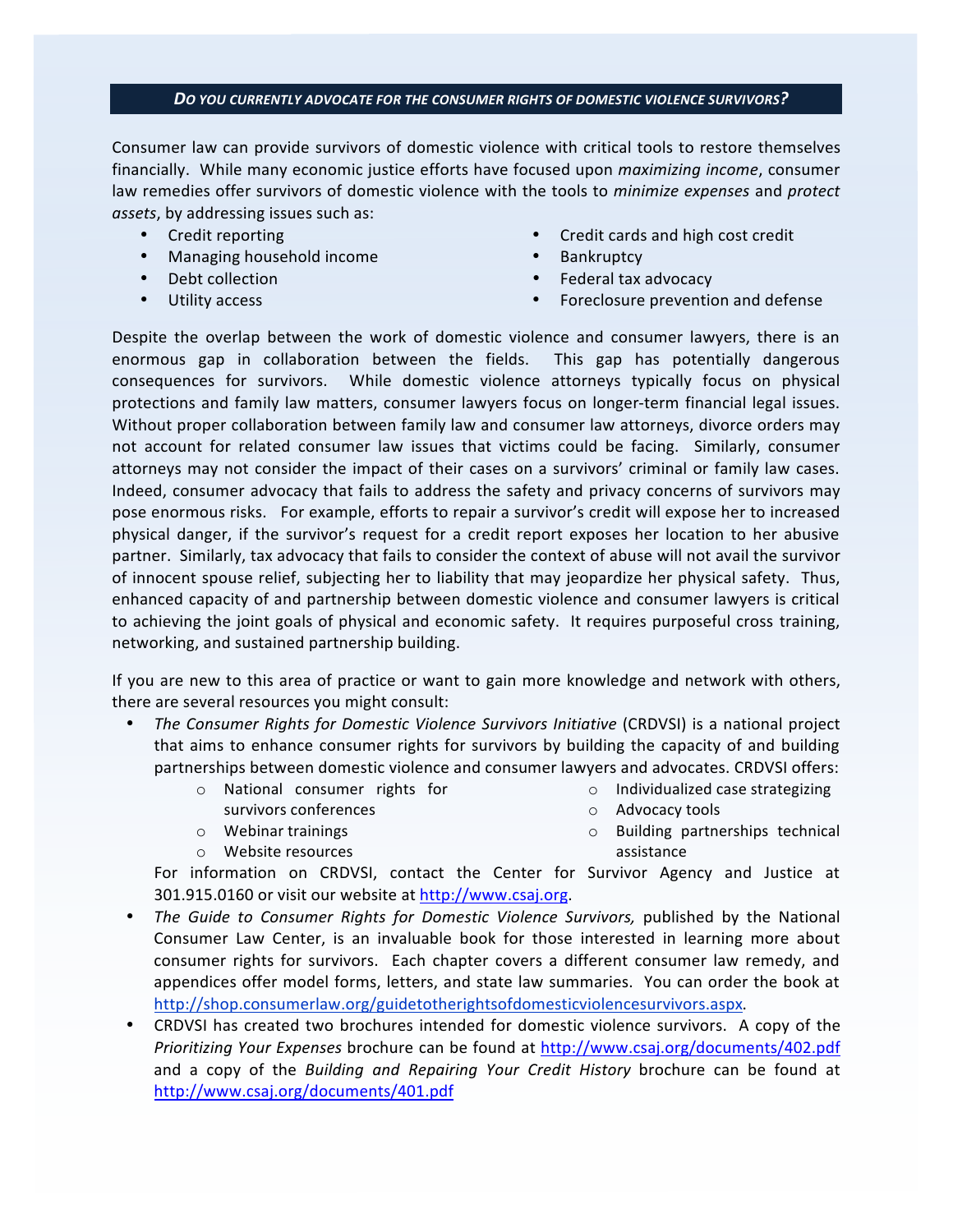#### *DOES YOUR ORGANZATION SCREEN FOR DOMESTIC VIOLENCE AND CONSUMER LAW ISSUES?*

To enhance consumer rights for survivors, both domestic violence lawyers and consumer lawyers must be able to identify domestic violence survivors who could benefit from consumer rights advocacy. Domestic violence lawyers must be knowledgeable about consumer remedies and routinely identify the economic and consumer law issues in their clients' lives, so that they can help their clients access remedies to address their economic needs. Consumer lawyers must have a basic understanding of the nature of domestic violence and the skills needed to identify when coercive control operates in their clients' lives, so that they can craft consumer strategies that address the physical risks. Below are screening tools that exist to assist in screening:

- *The Consumer Rights Screening Tool for Domestic Violence Survivors* aims to: 1) provide a general overview of common consumer issues with which survivors grapple and 2) offer concrete guidance on how to identify these issues in the course of one's client work. Authored by the National Consumer Law Center and the Center for Survivor Agency and Justice and supported by the Consumer Rights for Domestic Violence Survivors Initiative, the Tool is intended for lawyers and advocates who work with domestic violence survivors. To access a PDF copy of the tool, visit: http://www.csaj.org/documents/406.pdf. To access a hardcopy of the tool, contact CSAJ at 301.915.0160.
- The Domestic Violence Screening Tool for Consumer Lawyers is intended to assist consumer lawyers in determining who, among their clients, is a survivor of domestic violence, so that they may enhance their legal representation and advocacy. The tool offers information on: the importance of screening for domestic violence, the nature of domestic violence, interviewing techniques, sample screening questions, safety planning considerations, and accessing resources for domestic violence survivors. To access a PDF copy of the tool, visit http://www.csaj.org/documents/318.pdf.
- Adrienne M. Adams, Cris M. Sullivan, Deborah Bybee and Megan R. Greeson, Development of the Scale of Economic Abuse, 14 Violence Against Women 563 (2008). This study describes the development of the Scale of Economic Abuse, designed to measure economic abuse perpetrated by batterers against their partners. The researchers found that, of the women interviewed, 99% were subjected to some form of economic abuse at some point during their relationship. Implications for the study include broadening the work of advocates to include economic advocacy on both individual and systemic levels.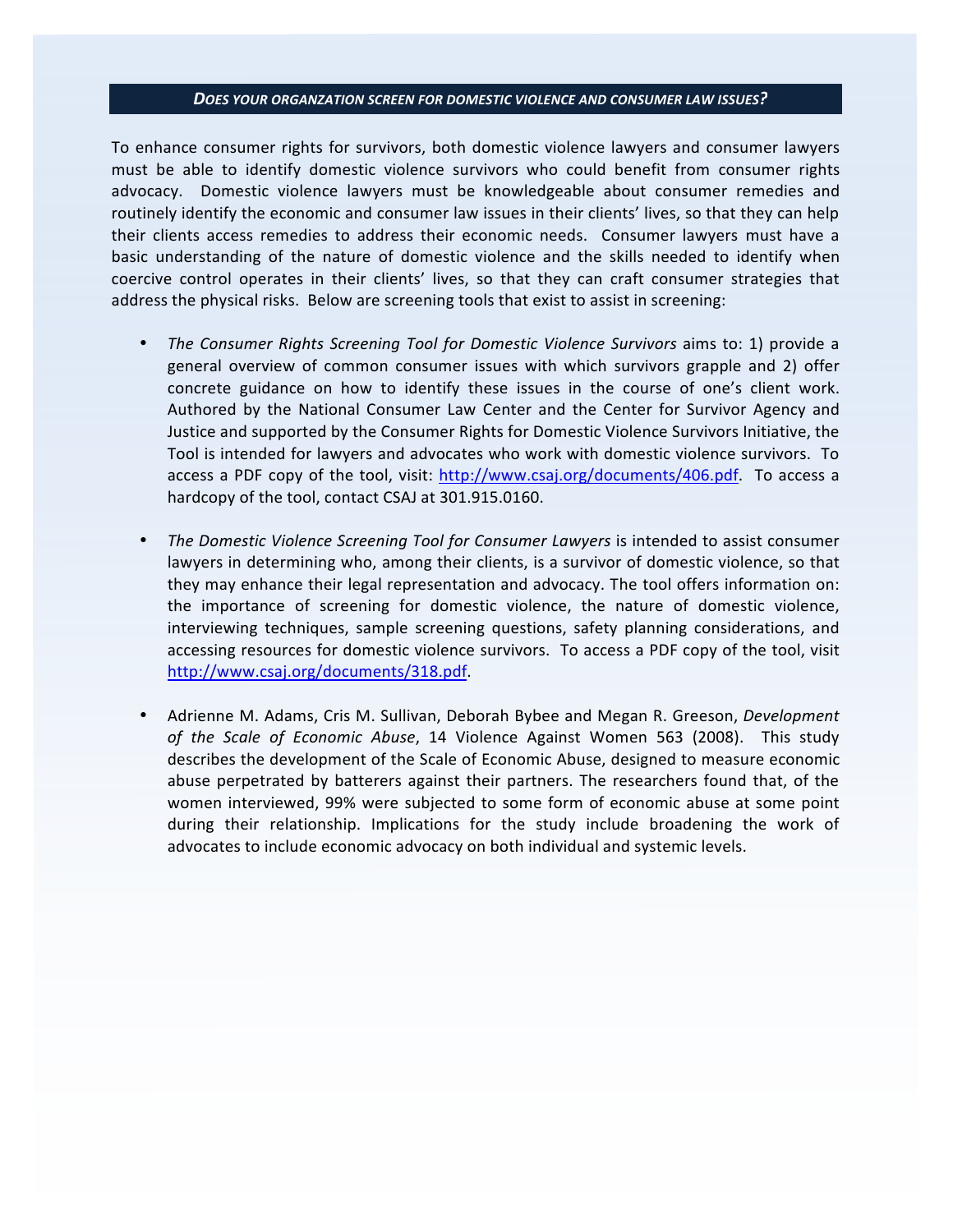# *DO YOUR ORGANIZATION'S PROGRAMS AND POLICIES FACILITATE THE IDENTIFICATION OF DOMESTIC VIOLENCE SURVIVORS' COMPREHENSIVE NEEDS?*

The individual needs of domestic violence survivors are most likely to be met when organizations follow a survivor-centered or client-centered advocacy model. The human service delivery arena has often been criticized for failing to meet the complex array of needs that clients typically present. Many legal advocacy organizations offer compartmentalized service delivery, where a particular legal remedy determines what is offered to the client. In contrast, comprehensive, survivor-centered advocacy models begin with the client; the client's needs drive the advocacy process. Such an approach helps to ensure that the client's individual and comprehensive needs are met. Survivor-centered lawyering is the process by which a lawyer builds a partnership with a survivor. During the course of survivor-centered lawyering, the lawyer seeks to understand the survivor's perspective and offers her own relevant expertise, so that the survivor directs the course of advocacy in a manner that most effectively addresses her self-defined needs.

For survivor-centered advocacy to be effective, organizations must create an environment that supports this approach. In Safety Planning with Battered Women, Davies, Lyon, and Monti-Catania assert that a survivor-defined advocacy environment should:

- Demonstrate a commitment to provide survivor-defined advocacy.
- Define the role of the advocate broadly enough and give advocates the freedom, time, resources, and support to respond to the uniqueness and complexity of survivors' lives, while maintaining survivors' privacy.
- Pursue strong collaborative working relationships with other agencies.

The following are resources that support a survivor-centered comprehensive advocacy model:

 $\circ$  Jill Davies, Eleanor Lyon, and Diane Monti-Catania, SAFETY PLANNING WITH BATTERED WOMEN: COMPLEX LIVES/DIFFICULT CHOICES (Sage 1998).

This book is an essential read for individuals interested in learning more about survivor-driven advocacy with domestic violence survivors. It presents an approach to advocacy that emphasizes building partnerships between survivors and advocates and supports survivors in defining the advocacy that they need. Also, Chapter 8 of the book provides guidance on creating an organizational environment that supports survivor-defined advocacy.

o Nicole E. Allen, Deborah H. Bybee, Cris M. Sullivan, Battered Women's Multitude of Needs: *Evidence Supporting the Need for Comprehensive Advocacy, 10 JOURNAL OF VIOLENCE AGAINST* WOMEN 1015 (2004).

This study examined how survivors prioritized their help-seeking efforts and what their priorities revealed about their needs. It found that, despite survivors' varied needs, broad-based survivordriven advocacy enhanced survivors effectiveness in accessing community resources. The authors conclude that comprehensive, individualized approaches to advocacy for survivors are critical.

O Lisa A. Goodman and Deborah Epstein, Listening to BATTERED WOMEN: A SURVIVOR-CENTERED APPROACH TO ADVOCACY, MENTAL HEALTH, AND JUSTICE (American Psychological Association 2008).

This book offers a multi-disciplinary critique of society's responses to intimate partner violence. The authors claim that the current advocacy, mental health, and justice system approaches have failed to meet the needs of survivors; they argue for a contextualized, survivor-centered approach as the key to meeting survivors' needs, with economic empowerment as a critical goal.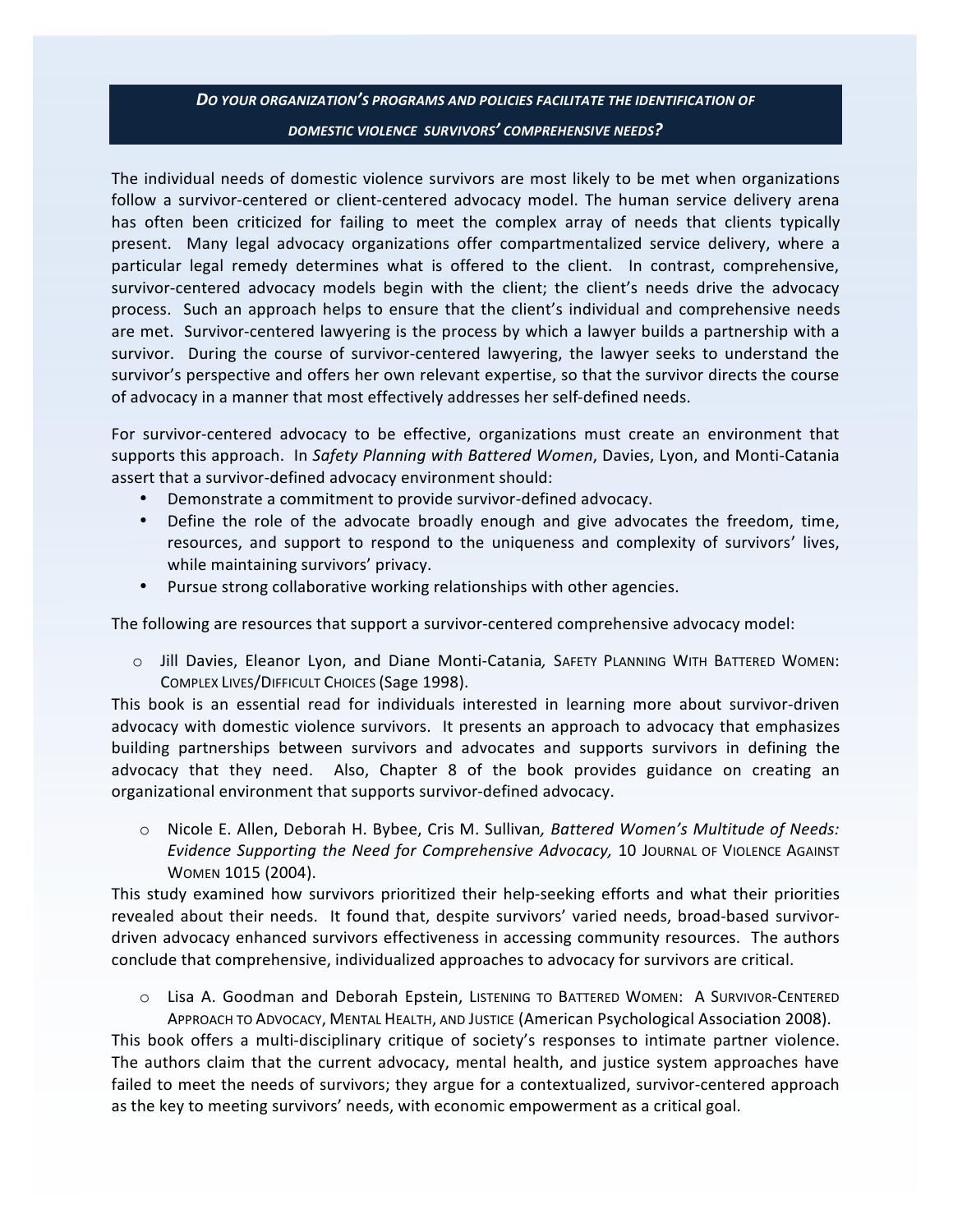## *DOES YOUR ORGANIZATION HAVE PROTOCOLS OR PROCEDURES THAT PROMOTE COORDINATION BETWEEN DOMESTIC VIOLENCE 

 FAMILY LAWYERS AND CONSUMER LAWYERS?*

Consumer rights for domestic violence survivors require that family lawyers and consumer lawyers coordinate case representation and advocacy. Many legal services organizations have both family law and consumer law departments, though some do not. Many community-based organizations have a particular focus. And some legal services organizations have practitioners who practice both family law and consumer law, though this is rare. The following points should be considered with the nature of your particular organization in mind:

Do you connect your clients with an attorney to address issues outside the scope of your expertise?

- When a consumer issue has been flagged, the domestic violence/family lawyer should take steps to connect the client with a consumer lawyer.
- When a domestic violence family law issue has been flagged, the consumer lawyer should take steps to connect the client with a family law attorney.

When a client has concurrent family law and consumer law cases, do you take steps to coordinate the cases? Strategies for case coordination should always include and be at the direction of the survivor/client. Attorneys for survivors must get the informed consent of their clients prior to contacting others. When a client has concurrent consumer law and family law cases in which she is represented by two different attorneys, the attorneys on each case should communicate with one another to ensure that the strategies and remedies sought in each case compliment each other and further the client's overarching goals. Strategies for coordination may take the form of:

- The attorneys and client scheduling regular meetings to "check-in" about upcoming court deadlines, hearings, as well as changes in the survivor's life and safety plan that may impact case strategizing.
- With the consent and at the direction of the survivor, the attorneys sharing pleadings, court rulings and orders to better inform their respective case representation.

If you are litigating a family law case, do you consult with a consumer law attorney to anticipate and strategize for future consumer issues? Even when a client has only a family law case, and there are no consumer issues currently at stake, family law attorneys should consider consulting with a consumer attorney to anticipate consumer issues that may arise in the future and to ensure that the family law strategies lay the foundation for positive consumer case outcomes.

Does your organization hold regularly scheduled meetings with both family lawyers and consumer lawyers present? When housed within the same agency, the consumer law unit and the family law unit should schedule periodic meetings to talk about their work and identify opportunities for better collaborative casework.

Does your organization have a formal referral process for clients who require advocacy outside the scope of its representation or beyond its expertise? Organizations limited in the scope of their representation, but committed to enhanced consumer rights advocacy for survivors, should consider developing a formal institutionalized referral process. The following are examples:

- The intake worker or the attorney furnishes the client with a list of attorneys practicing consumer law.
- The intake worker or attorney assists that client in contacting consumer law attorneys in the area to familiarize them with the client's needs and begin conversations around coordinating legal advocacy.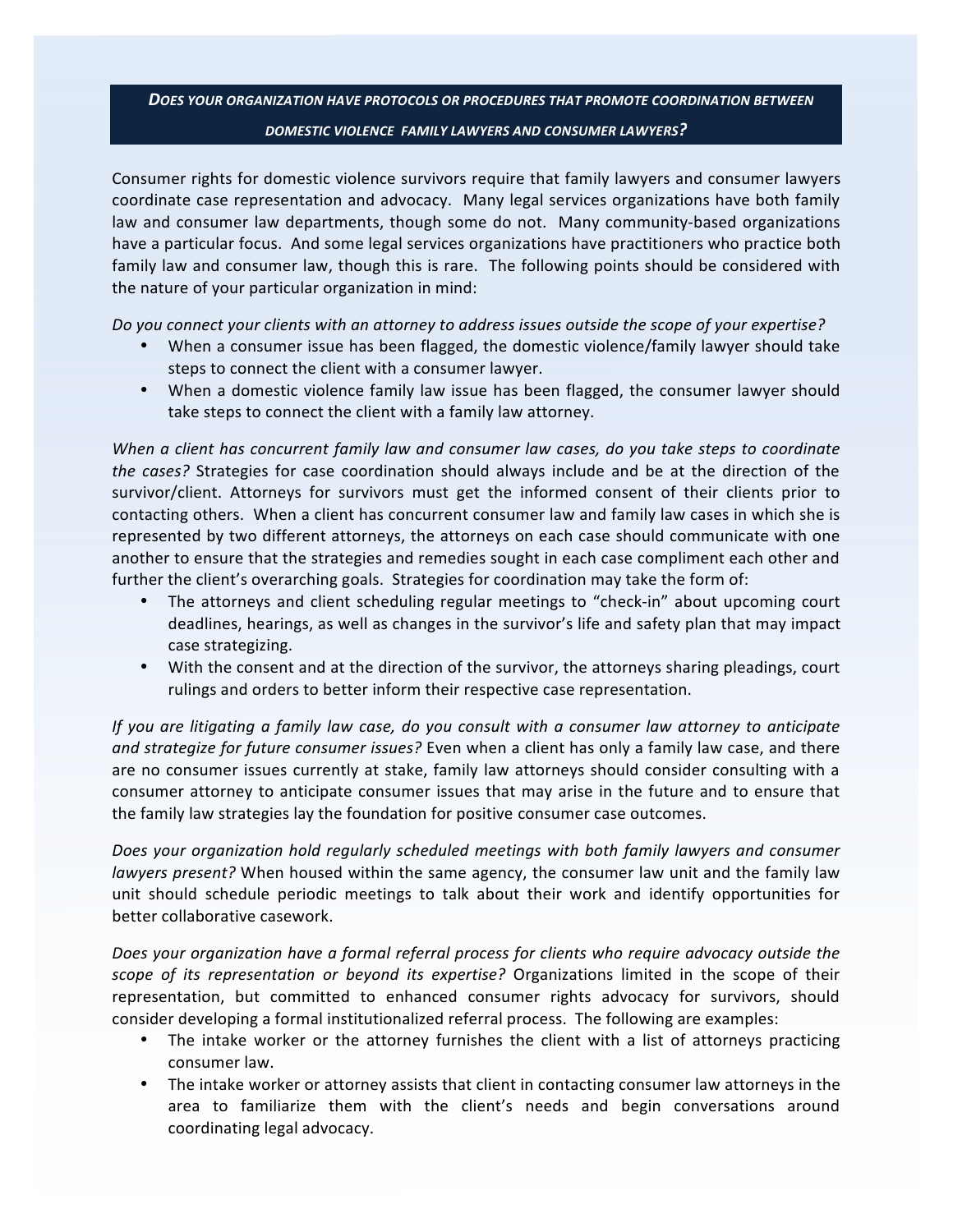# *DO YOU COLLABORATE WITH CONSUMER LAWYERS IN YOUR COMMUNITY? 
 DO YOU COLLABORATE WITH DOMESTIC VIOLENCE LAWYERS IN YOUR COMMUNITY?*

Enhanced consumer rights work for domestic violence survivors requires innovative collaborations between community organizations and individuals within communities who may not have worked together in the past. Building bridges takes purposeful forethought. But, by laying the foundation for collaborations, we can provide survivors with the advocacy they need when they need it most. Below are some suggestions for forging collaborations in your community:

#### If you are a domestic violence advocate:

What steps do you take to cultivate relationships with consumer lawyers and consumer rights *organizations?* 

- Learn more about the consumer rights and economic justice organizations that exist in your city and state.
- Schedule meetings to talk about your work and learn more about the work they do.
- Develop cross-training opportunities, where each organization trains the staff of the other.
- Identify a contact person at their office who you may call upon for future referrals and consultation.

### What steps do you take to connect with pro bono consumer lawyers?

- Contact your local consumer law bar. Most state bar associations and many local bar associations have a consumer law section. Visit this link for state and local bar information: http://www.americanbar.org/groups/bar\_services/resources/state\_local\_bar\_associations.html
- Use the NACA database. The National Association of Consumer Advocates hosts a database that contains information about consumer lawyers with varying areas of consumer law practice throughout the nation. To access it, visit: http://www.naca.net/find-attorney

### If you are a consumer advocate:

Have you identified the domestic violence programs in your state and community?

- Contact your state's domestic violence coalition. Each state and territory has a domestic violence coalition, which serves as the policy and support hub for its member programs. To get information about the coalition in your state, visit: http://nnedv.org/resources/coalitions.html or http://www.ncadv.org/resources/StateCoalitionList.php
- Contact the Center for Survivor Agency and Justice for domestic violence lawyers and advocacy programs throughout the country. Place a web request at http://www.csaj.org or call 303.915.0160.

Have you cultivated relationships with domestic violence lawyers and advocacy organizations in your state and community? Advocacy for survivors of domestic violence takes many forms, and many different types of agencies have developed to address the needs of survivors.

- Familiarize yourself with the local domestic violence shelters, community-based advocacy programs, and legal services attorneys who work with survivors of domestic violence.
- Schedule meetings to talk about the type of consumer advocacy you provide and to learn more about their work.
- Develop cross-training opportunities that enable each organization to train the staff of the other. Identify a contact person at each organization who you may call upon for future referrals and consultation.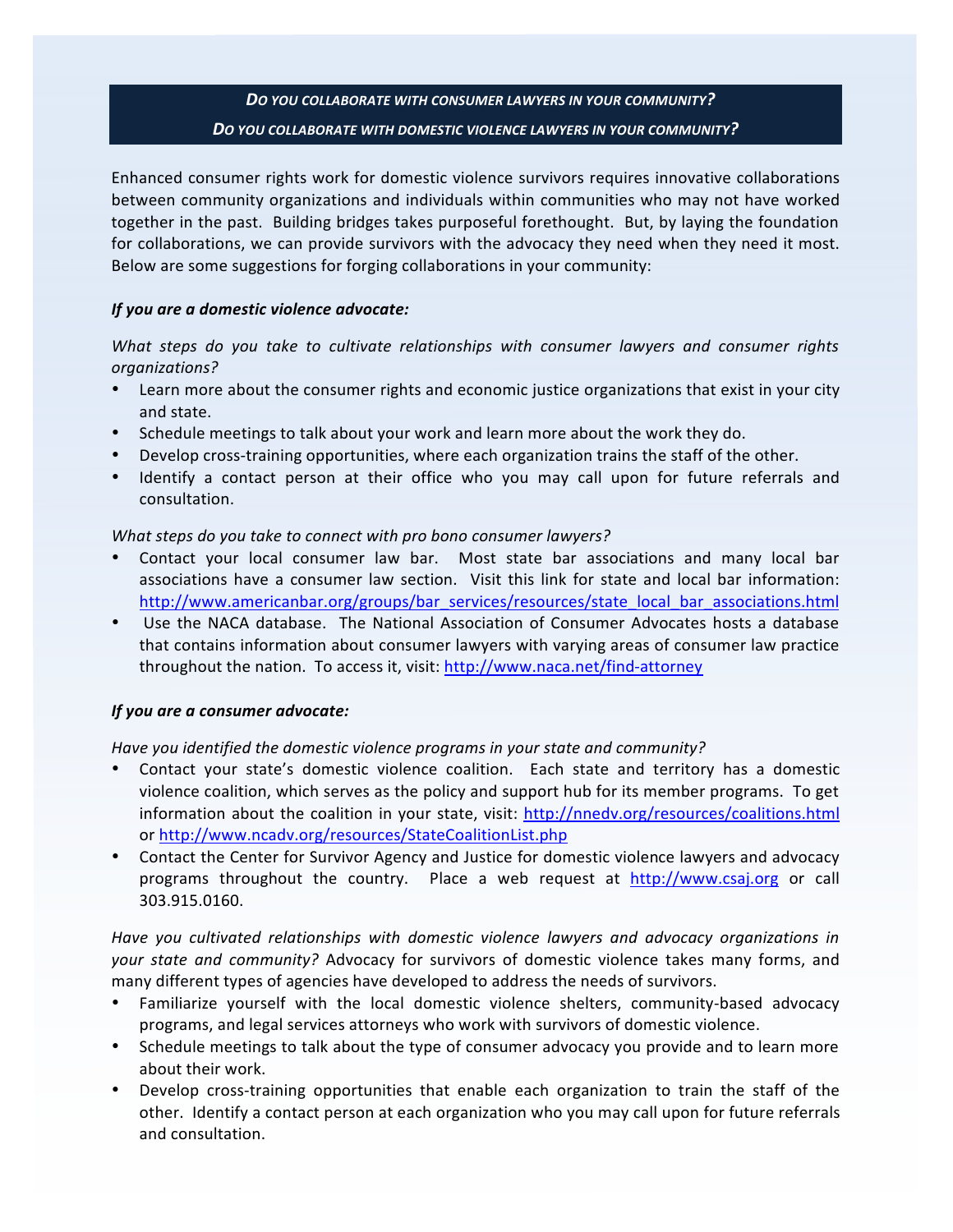# *HAVE YOU AND YOUR COLLEAGUES RECEIVED TRAINING ON THE INTERSECTION OF DOMESTIC VIOLENCE AND CONSUMER RIGHTS?*

Domestic violence attorneys require an understanding of how consumer law remedies can enhance the short- and long-term safety of domestic violence survivors. For example, when domestic violence lawyers focus solely upon custody but ignore the financial aspects at separation, survivors may find themselves re-victimized by the debt collection process years later. Similarly, consumer lawyers require a thorough understanding of how the context of coercive control can lead to consumer issues and impact survivors' safety and privacy needs. Without such an understanding, consumer lawyers may not include those circumstances in their arguments to the court and may not tailor their requests for relief to meet survivors' needs. Training resources include:

#### **Consumer Rights for Domestic Violence Survivors Intensive Training**

Each Fall, the CRDVSI holds a day-long Intensive Training Institute that focuses upon consumer rights for domestic violence survivors. Co-sponsored by the Center for Survivor Agency and Justice and the National Consumer Law Center, it is part of the National Consumer Law Center's annual Consumer Rights Litigation Conference. The training is open to both domestic violence and consumer lawyers interested in enhancing consumer rights for domestic violence survivors. To learn more, visit: http://www.csaj.org or http://www.nclc.org.

#### **Consumer Rights for Domestic Violence Survivors Practice Webinars**

CRDVSI holds webinar trainings on an array of topics for attorneys representing survivors of domestic violence in consumer law cases. Topics have included: credit reporting and repair for survivors, student loan advocacy for survivors, federal tax advocacy for survivors, and screening for consumer law issues. To learn more about upcoming webinar trainings visit: www.csaj.org

#### **Domestic Violence Training Resources**

The following organizations provide trainings to individuals and programs related to an array of domestic violence advocacy topics:

- **EXECTE:** Center for Survivor Agency and Justice: http://www.csaj.org
- Battered Women's Justice Project: http://www.bwjp.org
- National Coalition Against Domestic Violence: http://www.ncadv.org
- National Network to End Domestic Violence: http://www.nnedv.org
- **American Bar Association Commission on Domestic Violence:** http://www.americanbar.org/groups/domestic\_violence.html
- **EXECT:** Futures to End Violence: http://www.futureswithoutviolence.org
- Praxis International: http://www.praxisinternational.org

Legal Resource Center on Violence Against Women: http://www.lrcvaw.org

Also contact your State Domestic Violence Coalition and local programs for information about trainings held in your area.

#### **Consumer Law Training Resources**

The following national organizations provide trainings to individuals and programs related to consumer law advocacy:

- National Consumer Law Center: http://www.nclc.org
- National Association of Consumer Advocates: http://www.naca.net

Also contact your local consumer bar association for information on trainings held by them and local consumer law agencies.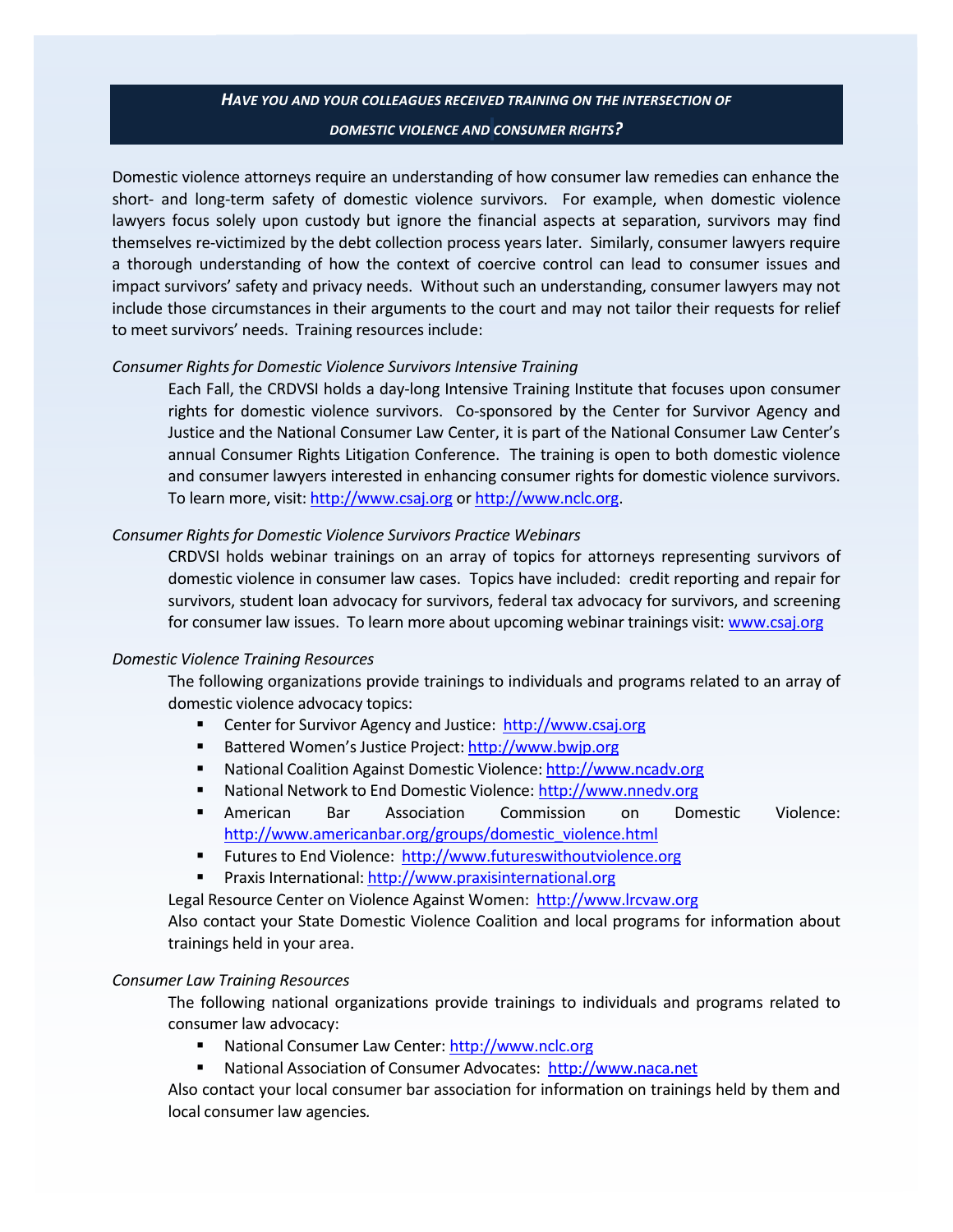# *ARE YOU INVOLVED IN INNOVATIVE 
 PARTNERSHIPS TO ENHANCE CONSUMER RIGHTS FOR DOMESTIC VIOLENCE SURVIVORS?*

As people have come to recognize the importance of economic justice and consumer rights for survivors, innovative partnership projects have emerged to address the critical need.

Has your organization developed a thoughtful approach to cultivating potential partnerships?

- The days of domestic violence advocates "doing all the work" are long gone. In part, this is due to the fact that those traditionally in the movement to end violence against women cannot possibly meet the self-defined needs of survivors on their own. Survivors living in poverty require that advocates with expertise in domestic violence and expertise in poverty law collaborate. Over a decade ago, Susan Schechter wrote about this need and provided concrete steps for building effective collaborations.
- To frame your thinking about creative partnership building, read: Susan Schechter, New Challenges for the Battered Women's Movement: Building Collaborations and Improving Public Policy for Poor Women, Building Comprehensive Solutions to Domestic Violence (1997), online at: http://www.vawnet.org/print-document.php?doc\_id=228&find\_type=web\_sum\_NRCDV

Has your organization created formalized partnerships? The following are steps you can take to clarify the roles of partners and the objectives of the collaborative project:

- Be sure to identify the need you wish to address. It could be general (i.e., consumer law for survivors) or much more specific (i.e. credit advocacy).
- Work with partnering agencies that have the necessary expertise and client relationships.
- Develop memoranda of understanding that clearly delineate the roles of the groups involved.
- Schedule regular meetings to ensure effective communication.
- Develop and present cross-trainings for the staff of one another's organizations.

Are you familiar with examples of innovative partnerships to enhance consumer rights for survivors of domestic violence? With the recognition of the importance of economic justice, communities across the nation have begun to develop innovative partnerships that aim to enhance consumer rights for domestic violence survivors.

The DV-CLARO Pilot Project is sponsored by the Feerick Center for Social Justice at Fordham Law School. The Civil Legal Advice and Resource Office (CLARO) is a limited legal advice project for unrepresented debtor-defendants in New York City that responds to the needs of unrepresented debtors sued by their creditors by advising litigants on self-representation strategies. The DV-CLARO Project seeks to adapt the CLARO model for domestic violence survivors. Numerous legal services, community based organizations and bar associations are involved in developing and implementing the project including: Brooklyn Bar Association Volunteer Lawyers Project, CAMBA, Feerick, Manhattan Legal Services, My Sisters' Place, NEDAP, New York City Family Justice Center (Brooklyn), NYLAG, Safe Horizon, Sakhi for South Asian Women, Sanctuary for Families, and the Financial Clinic. The Pilot involves clinic sessions for a number of survivors who are pre-screened. A team of two advocates—a domestic violence practitioner and consumer law expert—interviews each survivor, after which they assess whether limited legal representation or full representation for the consumer debt issue is warranted. The Feerick Center helps to develop case summaries and the project partners document and analyze the legal and advocacy strategies to be pursued. This project is still in its early stages as they experiment with outreach methods that generate interest among survivors facing debt issues. The Feerick Center is a partner with CSAJ in our efforts to provide building partnerships technical assistance to domestic violence programs throughout the nation.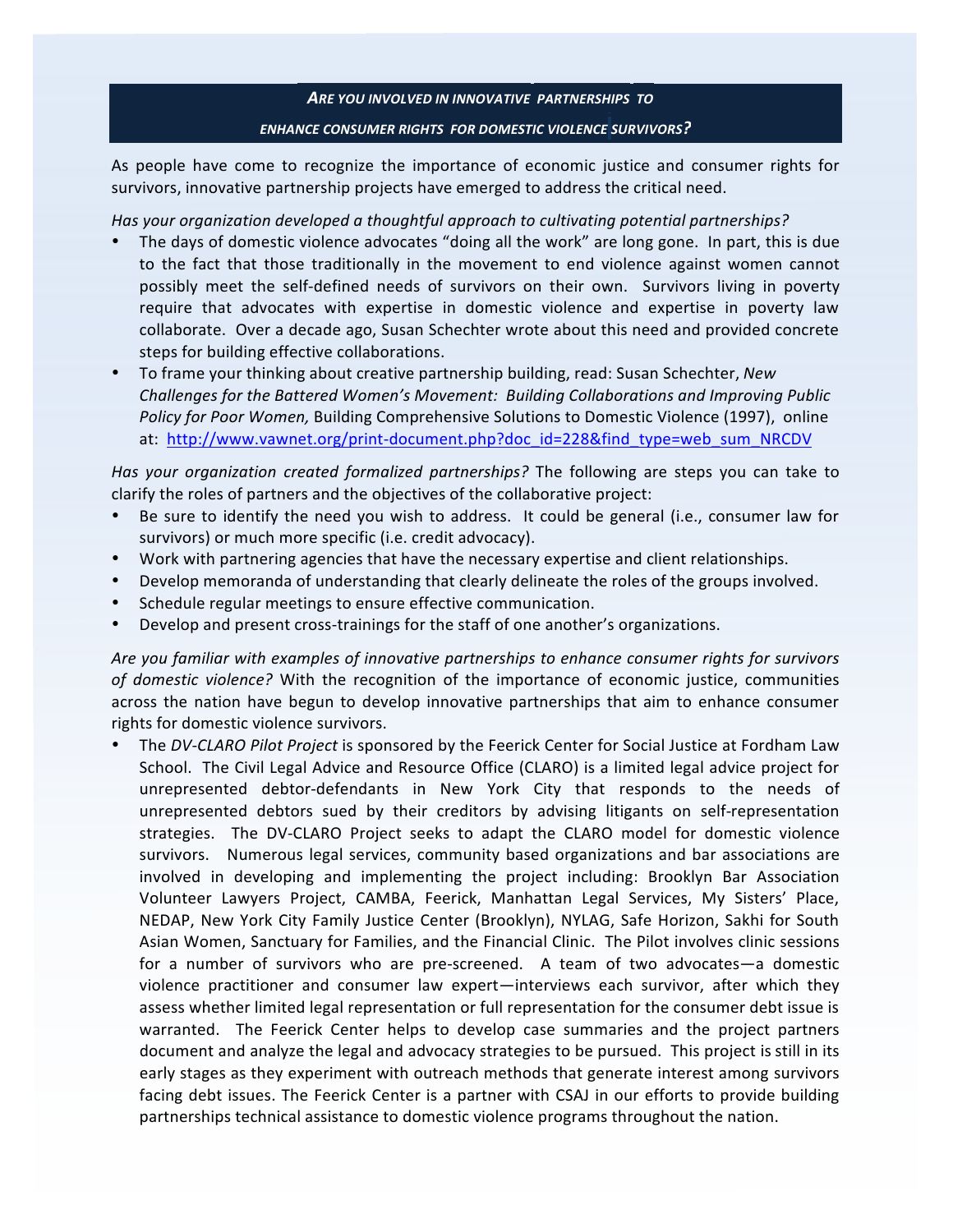# *HAVE YOU CONSULTED WITH OTHER PROJECTS AND EXPERTS WHO HAVE SUCCESSFULLY CREATED*

*PARTNERSHIPS FOR CONSUMER RIGHTS?*

The Center for Survivor Agency and Justice will be providing technical assistance to projects across the nation interested in building partnerships to enhance the consumer rights of domestic violence survivors. If you or others in your community are interested in Building Partnerships Strategizing, CSAJ is available to provide its own expertise and to connect you with the perspectives of other projects that have engaged in successful partnerships. To access Building Partnerships Technical Assistance, contact the Center for Survivor Agency and Justice at 301.915.0160 or info.csaj@gmail.com.